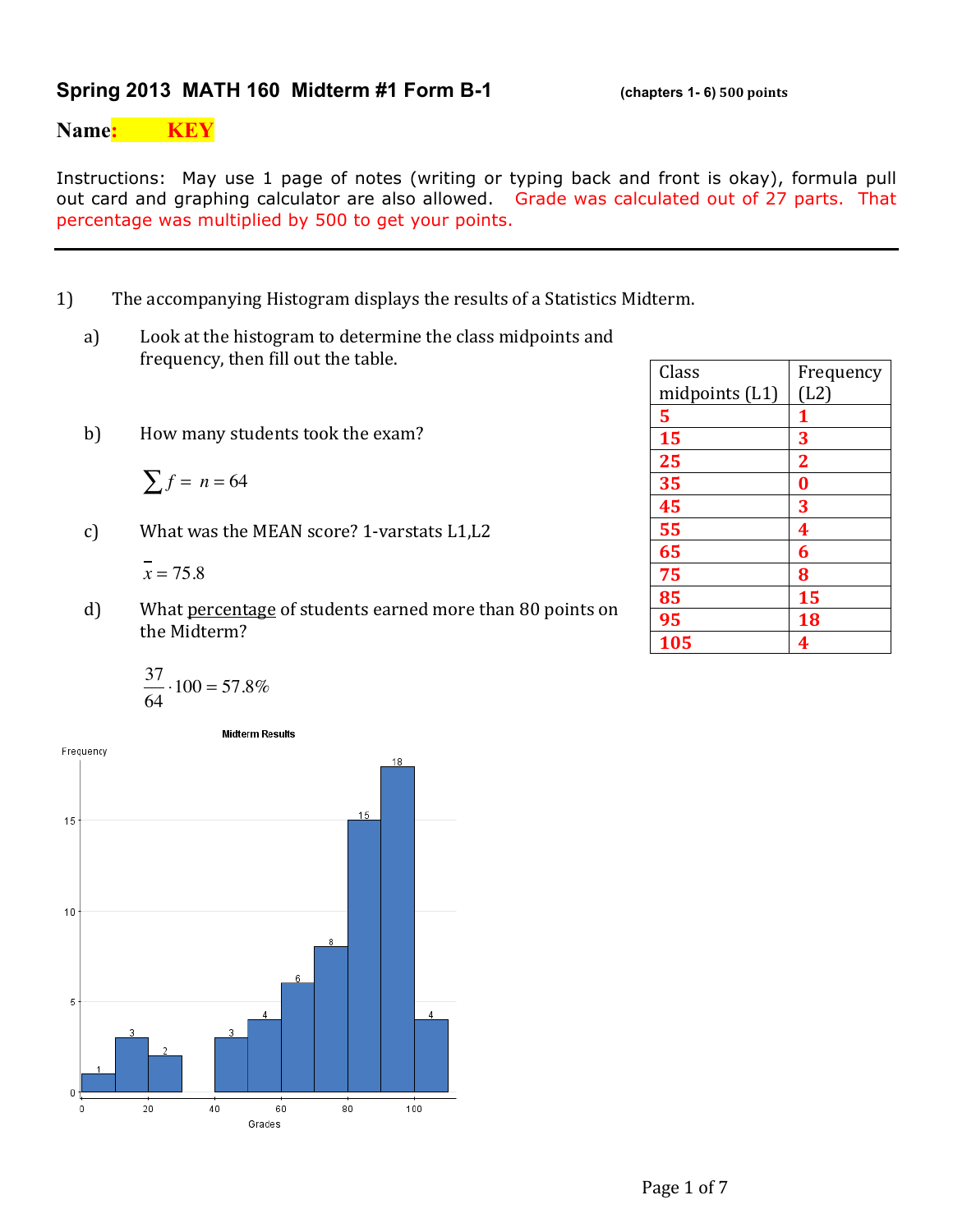2) (Round answers to tenths place when appropriate)

The given frequency distribution lists the hours of sleep per night in the month of December for a random sample of students during final exams.

| Complete the table by finding the class midpoints.<br>a) | $#$ of<br>hours of<br>sleep | Frequency<br>(L2) | Class<br><b>Midpoints</b><br>(L1) |
|----------------------------------------------------------|-----------------------------|-------------------|-----------------------------------|
| b) Find $\sum f$ (give the numerical answer) 38          | $0 - 2$<br>$3 - 5$          | 5<br>20           | 4                                 |
|                                                          | $6 - 8$                     | 10                |                                   |
| What is the <b>class width?</b> 3<br>C)                  | $9 - 11$                    | 3                 | 10                                |

- d) Find the **mean** number of hours students are sleeping per night. 1-varstats L1.L2  $\bar{x} = 4.9$
- e) Find the **standard deviation** for the number of hours students are sleeping per night. S=2.4
- 3) According to the 2010 National Health Statistics Reports, the weight of male babies less than 2 months old in the U.S. is **normally distributed** with mean 11.5 pounds and standard deviation 2.7 pounds. What percentage of babies weigh more than 13 pounds?

 $μ = 11.5, σ = 2.7$  use  $z = \frac{x - μ}{σ}$  where  $x = 13$   $z = \frac{13 - 11.5}{2.7} = 0.56$ 

Look up this z score on Table A2 to get the left area 0.7123

 $P(x > 13) = 1 - 0.7123 = 0.2877$  SINCE this probability is greater than 0.05 then it's not unusual for a 2 month old to weigh more than 13 pounds.

What percentage of babies weigh more than 13 pounds? 28.77%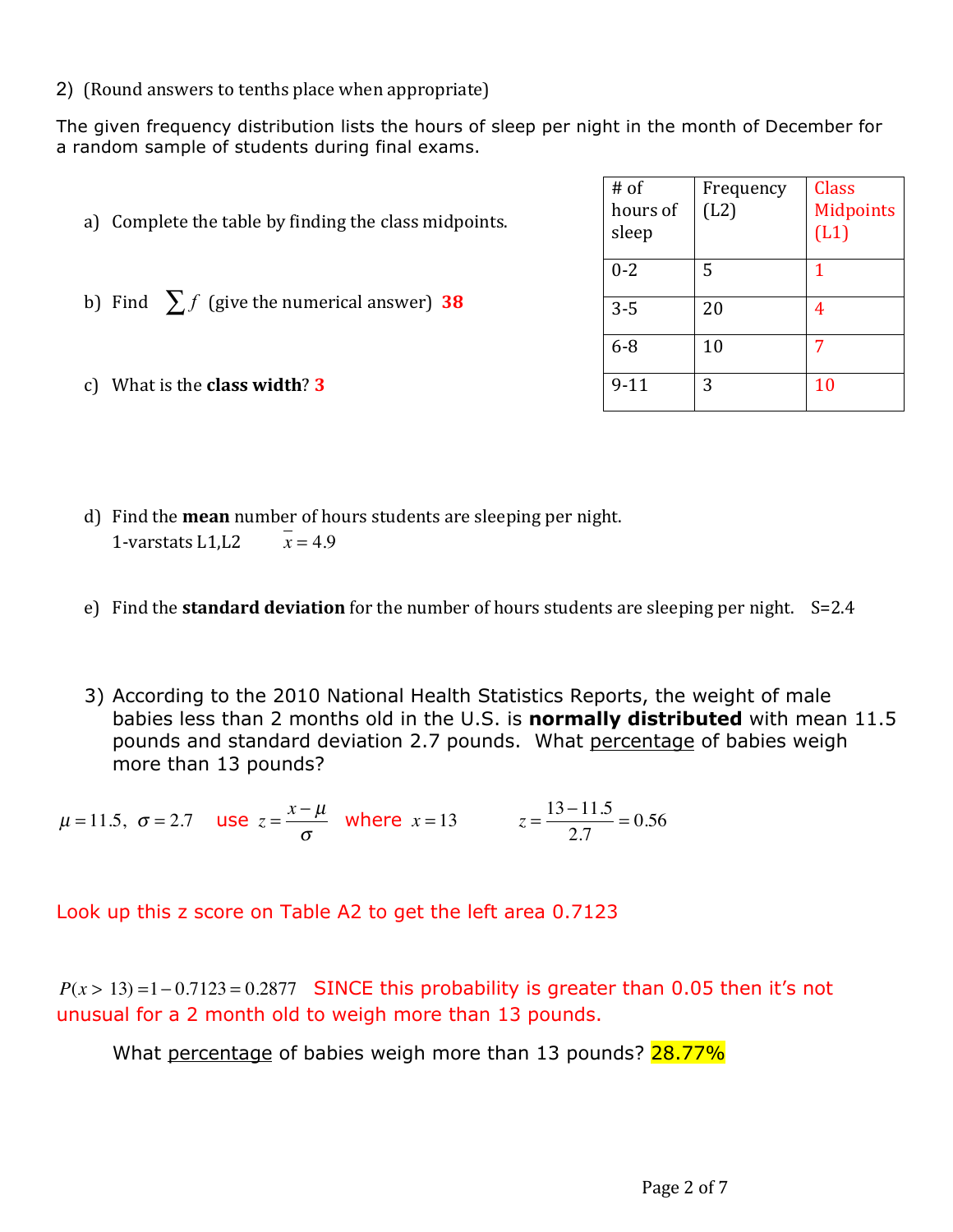- 3) An ABC News report stated that the mean distance that commuters in the U.S. travel each way to work is 16 miles. Assume the standard deviation is 8 miles and that the distances are **normally distributed**. A sample of 75 commuters is chosen,
	- a) What is the probability that the sample mean commute distance is between 18 and 20 miles? (round your FINAL answer to 4 decimal places)
	- b) Is this an unusual probability? Explain using the rule for determining unusual probabilities.

$$
\mu = 16, \sigma = 8, n = 75
$$
 use  $z = \frac{x - \mu}{\frac{\sigma}{\sqrt{n}}}$  once for  $\bar{x} = 18$  then again for  $\bar{x} = 20$ 

$$
z = \frac{18 - 16}{8} = 2.17
$$
  

$$
z = \frac{20 - 16}{8} = 4.33
$$

Look up both z scores up on Table A2 then subtract their corresponding areas.

 $P(18 < x < 20) = 0.9999 - 0.9850 = 0.0149$ 

Since  $P(18 < x < 20) = 0.0149$  and 0.0149 < 0.05 then it's unusual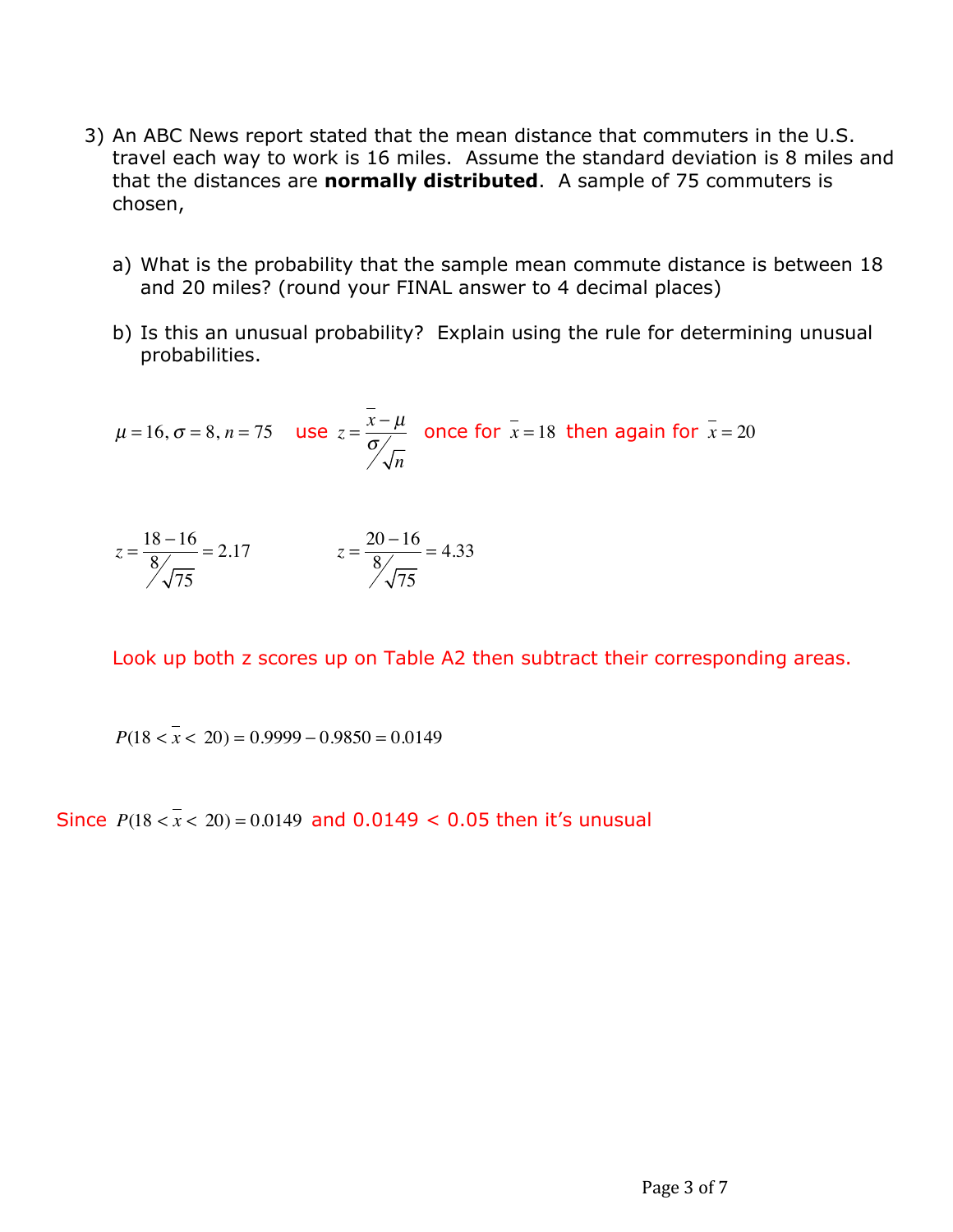4) The U.S. Energy Information Agency reported that the mean monthly household electric bill in the U.S. in 2007 was \$99.70. Assume the amounts are normally distributed with a standard deviation of \$20. A local energy company is giving customers a rebate if they have an electric bill that falls in the bottom 5% of all electric bills. Find the dollar amount of the bill that separates those customers that will receive the rebate from those customers who will not. ( Round your FINAL answer to the nearest cent)

Bottom 5% means that the area to the left of x is .0500 Now look this area up in table A2. This give you  $z = -1.645$  Now put it in the formula.

 $x = \mu + z \cdot \sigma$   $\rightarrow x = 99.7 + -1.645(20)$   $\rightarrow $66.80$ 

(Write out appropriate calculator commands and round answer to 3 decimal places)

6) The National Health and Nutrition Survey reported that 30% of adults in the United States have hypertension (high blood pressure). A sample of 20 adults is studied. Binomial type problem  $n = 20$  and  $p = .30$ 

On calculator find  $2^{nd}$ , VARS then binomPDF or binomCDF

a) What is the probability that exactly 4 have hypertension?

 $binom{PDF(20,.30,4) = 0.130}$ 

b) What is the probability that at least 4 have hypertension?

 $1-binomCDF(20,.30,3) = 0.893$ 

c) What is the probability that  $at$  most  $4$  have hypertension?

binomCDF $(20, 30, 4) = 0.238$ 

The National Health and Nutrition Survey reported that 30% of adults in the United States have hypertension ( high blood pressure).

d) What is the **mean number** who have hypertension in a sample of 20?  $\mu = n \cdot p \rightarrow 20(.30) = 6$ 

e) What is the **standard deviation** of the number who have hypertension in a sample of 20?

 $\sigma = \sqrt{npq}$   $\rightarrow \sigma = \sqrt{20(.30)(.70)} = 2.05$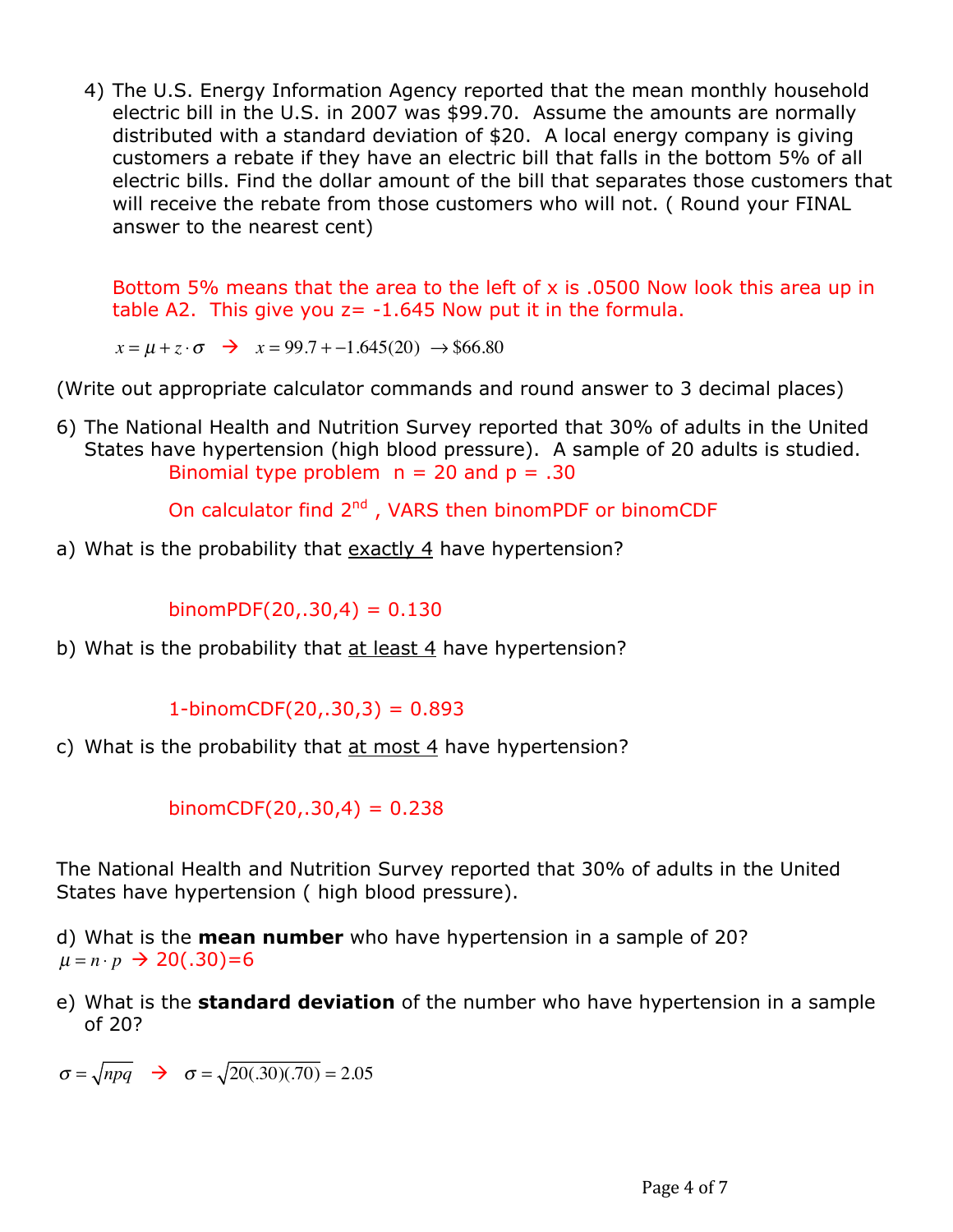7) The ELISA test is used to screen blood for the presence of HIV. Like most diagnostic procedures, the test is not foolproof. When a blood sample contains HIV, the ELISA test will give a positive result 99.6% of the time. When the blood does not contain HIV, the ELISA test will give a negative result 98% of the time. In a sample of 100,000 people, the following results were published.

| <b>ELISA</b> test<br>results | Person<br>has HIV | Person does<br>not have HIV | <b>Total</b> |
|------------------------------|-------------------|-----------------------------|--------------|
| Positive                     | 498               | 1,990                       | 2,488        |
| Negative                     | 2                 | 97,510                      | 97,512       |
| <b>Total</b>                 | 500               | 99,500                      | 100,000      |

**In Reality If one of the 100,000 subjects is randomly** selected, find the **probability** that (Leave your answer as a fraction)

> a) The ELISA test gives a negative result and the person has HIV.

2/100,000

b) The person has HIV **given** that they tested negative.

2/97,512

c) The ELISA test gives a positive result **or** the person has HIV. 2488/100,000 + 500/100,000 – 498/100,000

 $= 2490/100,000$ 

- 8) A local casino accessible from the interstate is introducing a drive-through service where players can try their luck with games that last under one minute. In one of these games, a player must select a card from a well-shuffled deck of 52 cards.
	- a) What is the probability of drawing a *Heart* **or** *a Queen?* (Round answer to the thousandths place)

## **P(H or Q) = P(H) + P(Q) – P(H and Q)**

### $P(H \text{ or } Q) = 13/52 + 4/52 - 1/52 \rightarrow 16/52 \rightarrow 0.308$

- b) Based on your answer **is it unusual** that you will draw a *Heart* **or** *a Queen*? Explain using the rule for unusual probabilities. **0.308>0.05 So not unusual**
- $c)$  Are the two events disjoint (in other words are the two events mutually exclusive)? EXPLAIN YOUR ANSWER. Not disjoint – Not mutually exclusive since there is a card that is both a heart and a Queen at the same time…. i.e. the Queen of hearts.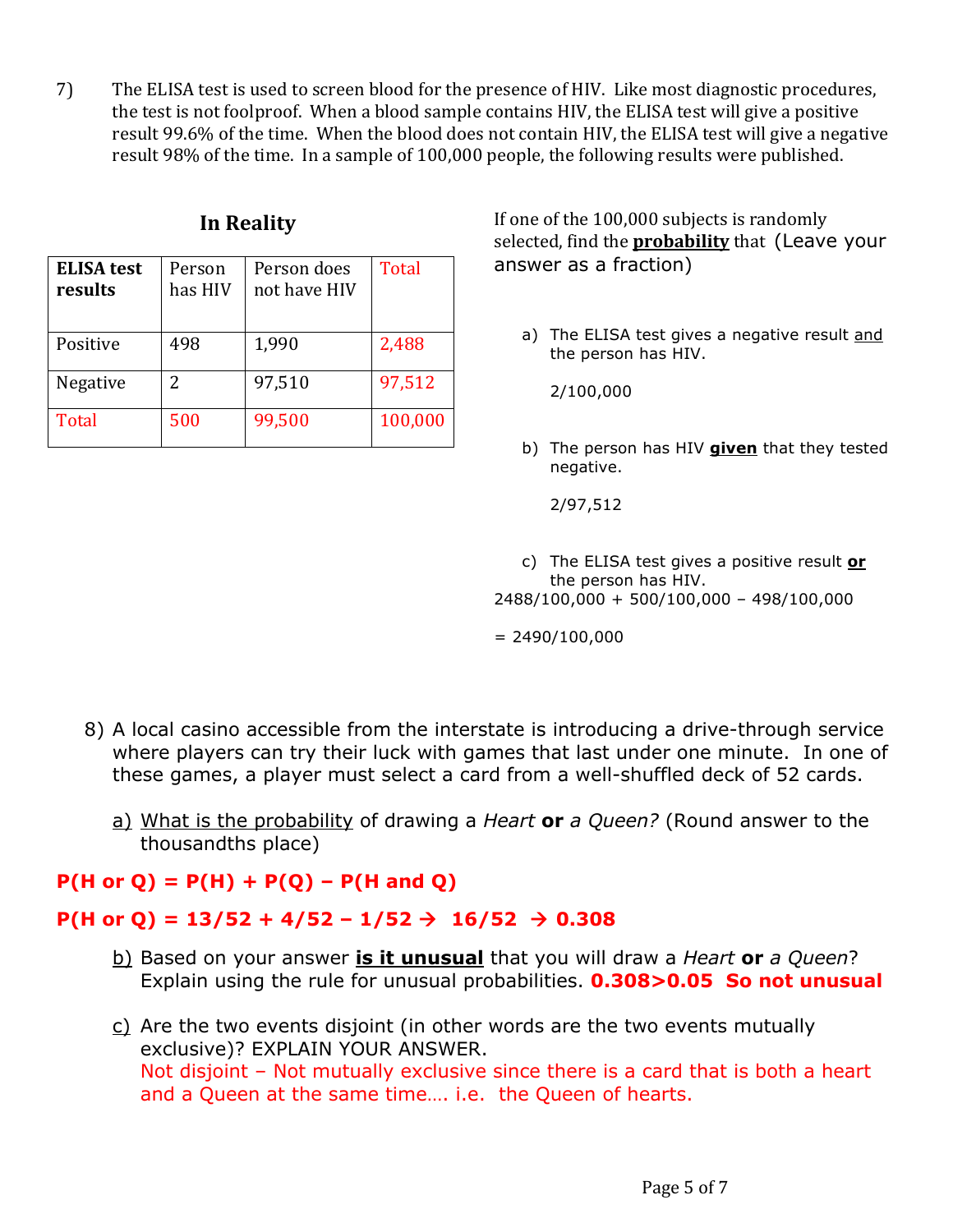#### 9) FICO Credit Rating Scores

( Round your answers to the hundredths place when appropriate)

When you apply for credit lenders want to know what risk they'd take by loaning money to you. FICO scores are the credit scores most lenders use to determine your credit risk. FICO scores range from 300 to 850. The accompanying table shows the probability distribution for x, the number of loans an individual with a FICO score of 700 has. (**Fill in the missing probability and answer the questions below**)

|                          |     |     |   | $\ddot{\phantom{0}}$ |     |
|--------------------------|-----|-----|---|----------------------|-----|
| $\overline{\phantom{a}}$ |     |     |   |                      |     |
| P(X)                     | .10 | .25 | r | .20                  | .04 |
|                          |     |     |   |                      |     |

a) What is the probability that an individual with a FICO score of 700, has two loans?

# Since  $\sum P(x) = 1$  then  $P(2) = .41$

b) Find the **mean** and **standard deviation** of the probability distribution above.

1-Varstats L1,L2 gives  $\mu = 1.83$  and  $\sigma = 0.99$ 

c) Is it unusual for an individual with a FICO score of 700 to have 4 loans? **EXPLAIN using the rules** for unusual probabilities. Do not just give a yes/no answer.

**P(4)=0.04** since this is less than 0.05 then it is unusual.